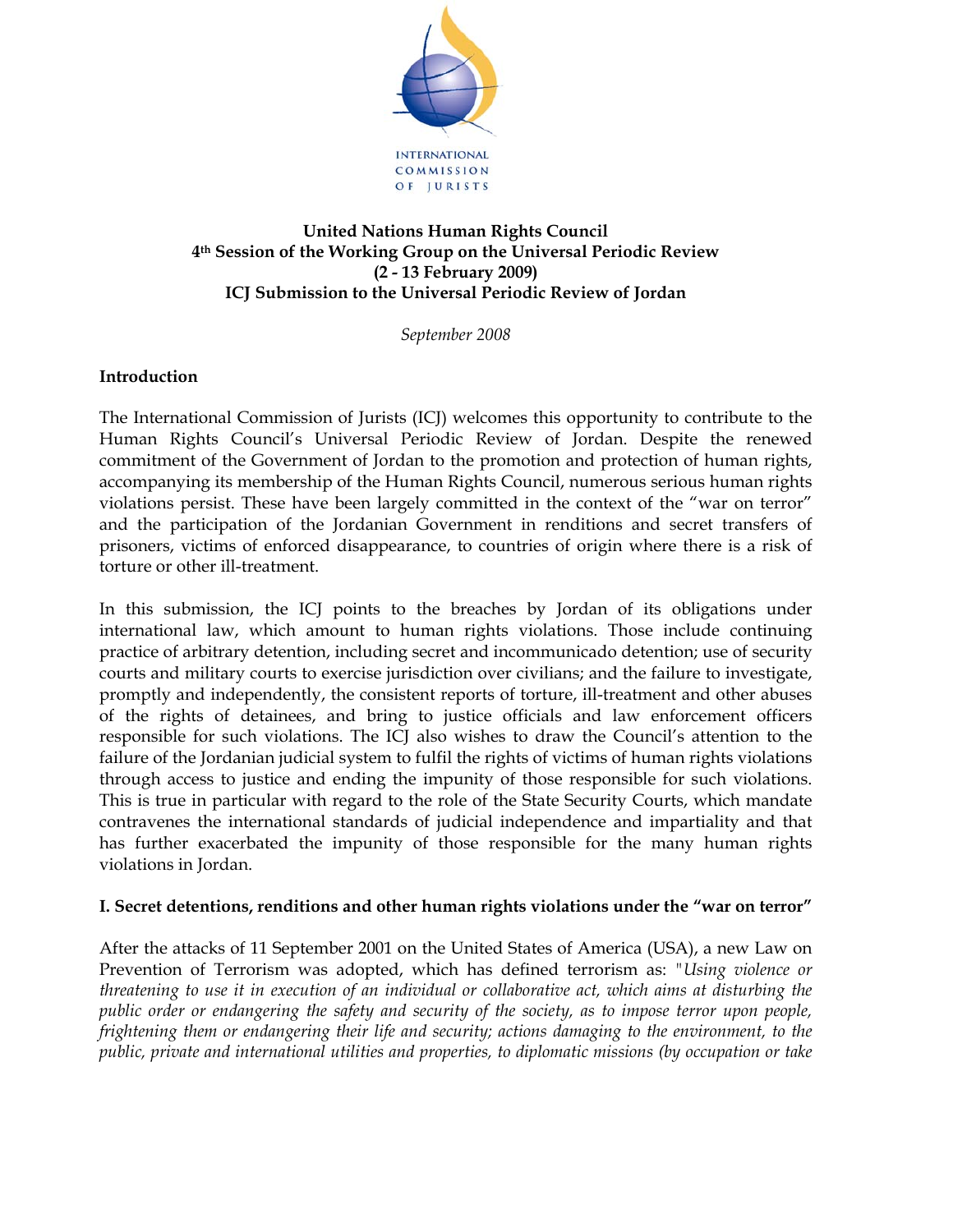*over), and exposing national resources to danger or disruption of the application of the regulations of the laws and the Constitution."[1](#page-1-0)*

This definition is overly broad and vague. It is unclear, how the threat of using violence and carrying out "actions damaging to the environment" or certain private properties could in themselves be considered as a terrorist act as opposed to an ordinary offence. It is also unclear as to which form of writing, speech or act would be considered to constitute a threat of using violence and therefore a terrorist act. This vague definition provided for by the 2006 terrorism law is in contravention of the principle of legality of offences, *nullum crimen sine lege*, which is one of the cornerstones of the contemporary criminal law, as well as a principle of the international human rights law. The *nullum crimen sine lege* principle requires that, in order to be considered a criminal offence, a specific type of conduct be established in law as a crime and the definition of any criminal offence should be precise and free of ambiguity.<sup>[2](#page-1-1)</sup>

Article 150 of the Penal Code stipulates that: *"Every writing, speech or action intended to or resulting in inciting sectarianism, racism or incitement to conflict between communities and the various elements of the nation is punishable by imprisonment for not less than six months and not more than three years or a fine not exceeding five hundred dinars."* This provision taken in combination with Jordan's anti-terrorism measures have further endangered the enjoyment of other freedoms, such as the freedom of opinion and expression,*[3](#page-1-2)* in violation of Article 19 of the ICCPR, which stipulates that "*Everyone shall have the right to freedom of expression; this right shall include freedom to seek, receive and impart information and ideas of all kinds, regardless of frontiers, either orally, in writing or in print, in the form of art, or through any other media of his choice."* 

Moreover, the cooperation of the Jordanian Government with other governments in undertaking counter terrorism activities, including the "war on terror", has resulted in additional human rights violations, including secret detentions and renditions of terrorism suspects, even to countries where the person is at risk of torture and other ill-treatment or other serious human rights violations, in breach of the principle of *non-refoulement*. At the heart of an international network of renditions as transit, source and destination country, Jordan has secretly arrested numerous prisoners including, amongst others, Mohamed Farag Bashamilah, Salah Naser Salem Ali Darwish, and Maher Arar, all of whom are known to have been subjected to torture as part of interrogations. Bashamilah and Darwish were, according to the allegations of their lawyers, [4](#page-1-3) apprehended, detained in an intelligence detention centre and tortured in Jordan and later transferred to the US custody. In addition, although the case of Maher Arar has been well documented, including a report by the Canadian Commission of Inquiry, [5](#page-1-4) Jordanian officials have denied all allegations regarding his rendition and said that

<span id="page-1-0"></span><sup>&</sup>lt;sup>1</sup> Law on Prevention of Terrorism N° 55/2006 of 1<sup>st</sup> November 2006, available at: http://www.moi.gov.jo.

<span id="page-1-1"></span><sup>2</sup> Human Rights Committee, General Comment N° 29, *States of Emergency (Article 4),* UN document CCPR/C/21/Rev.1/Add.11, 31 August 2001, para. 7.

<span id="page-1-2"></span><sup>3</sup> See the Human Rights Watch report: *Jordan: Rise in Arrests Restricting Free Speech*, available at: http://www.hrw.org/english/docs/2006/06/17/jordan13574.htm.

<span id="page-1-3"></span><sup>4</sup> Submission by the New York University School of Law Center for Human Rights and Global Justice and International Human Rights Clinic of Washington Square Legal Services to the International Commission of Jurists' Eminent Jurists Panel sub‐regional hearing in Cairo, 4‐5 June 2007, covering Egypt, Jordan, Yemen and Syria. Available at: http://ejp.icj.org/hearing.php3?id\_rubrique=56.

<span id="page-1-4"></span><sup>5</sup> Commission of Inquiry into the Actions of Canadian Officials in Relation to Maher Arar, *"Report of the Events Relating to Maher Arar: Analysis and Recommendations"* available at*: http://epe.lac‐bac.gc.ca/100/206/301/pco‐ bcp/commissions/maher\_arar/07‐09‐13/www.ararcommission.ca/eng/26.htm.*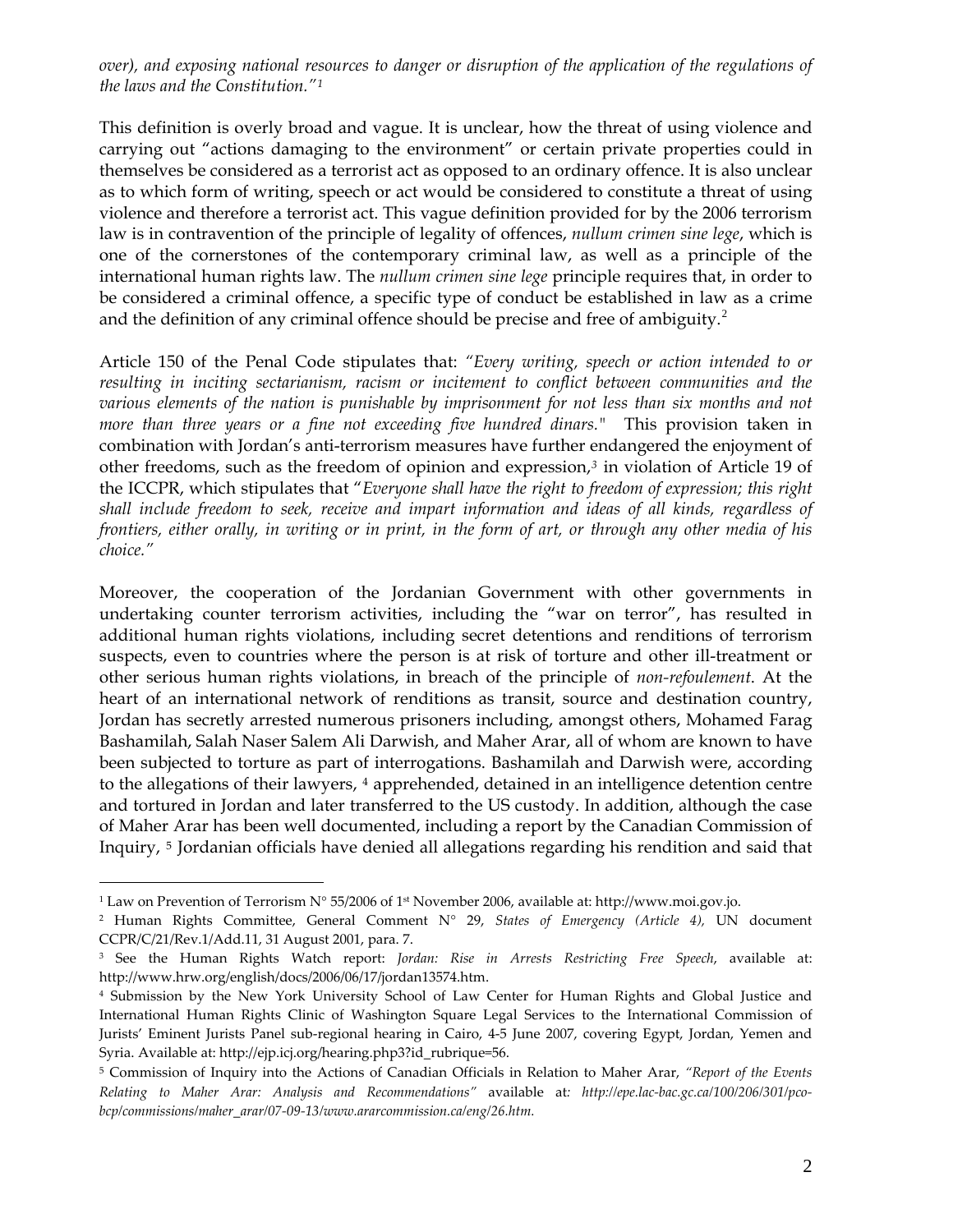he arrived in Jordan as a normal passenger on a Royal Jordanian Airlines flight.<sup>[6](#page-2-0)</sup> The United Nations Special Rapporteur on torture and other cruel, inhuman or degrading treatment or punishment discussed the case of Maher Arar with Jordanian officials during his visit to Jordan in June 2006 and concluded that it was: *"astonishing that high-level intelligence officers provided him an account which is clearly contradicted by the well–substantiated and partly proven allegations, as well as the evidence obtained so far and made public in this well-known case."[7](#page-2-1)*

Other testimonies of prisoners, reported by local and international organizations, described how terrorism suspects have been held at the General Intelligence Department (GID) detention facility at their headquarters in *Amman* and at a secret detention centre at the *Al-Jafr* prison.<sup>[8](#page-2-2)</sup> The GID was established under the General Intelligence Department Law N° 24 of 1964 as a military security agency for both internal and external intelligence. In practice, the GID exercises wide powers of arrest and detention. It has been reported that the GID: *"commonly holds suspects incommunicado and even without charge for interrogation for periods ranging from one week to two months, and in some cases even longer."[9](#page-2-3)* Such practices are in breach of Jordan's obligations under international law precluding it absolutely from engaging in the practice of secret or unacknowledged detention, which itself constitutes a form of torture or other proscribed ill-treatment. The United Nations Human Rights Committee has pointed out that *"[t]he absolute nature of these prohibitions, even in times of emergency, is justified by their status as norms of general international law,"[10](#page-2-4)* and called on States to *"immediately cease [the] practice of secret detention and close all secret detention facilities".*[11](#page-2-5)

## **The ICJ therefore calls on the Working Group and the Council to urge the Government of Jordan to:**

- **i) Ensure that the definition of terrorist acts and other legislative counterterrorism measures comply with the norms and principles of international law, including the principles of legality and** *nullum crimen sine lege***;**
- **ii) End immediately the policy and practice of secret and incommunicado detention and participation in renditions and ensure that the apprehension and transfer of suspects comply with the international standards, in particular with the absolute nature of the prohibition of torture and other cruel, inhuman or degrading treatment or punishment and the principle of**  *non-refoulement***, where there is a risk for a person to be returned of torture, ill-treatment or other serious violations of human rights.**

<span id="page-2-0"></span><sup>6</sup> Commission of Inquiry into the actions of Canadian Officials in Relation to Maher Arar, *Report of the events relating to Maher Arar: Analysis and Recommendations*, 18 September 2006.

<span id="page-2-1"></span><sup>7</sup> See the Report of the Special Rapporteur on torture and other cruel, inhuman or degrading treatment or punishment: Mission to Jordan, UN Doc., A/HRC/4/33/Add.3, 5 January 2007, para. 45.

<span id="page-2-2"></span><sup>8</sup> See the Amnesty International report: *USA/Jordan/YEMEN: Torture and secret detention: Testimony of the "disappeared" in the "war on terror"*, August 2005.

<span id="page-2-3"></span><sup>9</sup> AMNESTY INTERNATIONAL, *Jordan: "Your confessions are ready for you to sign" Detention and Torture of political suspects*, 24 July 2006, p. 6.

<span id="page-2-4"></span><sup>10</sup> Human Rights Committee, *General Comment N° 29, States of Emergency (Article 4), UN Doc.* CCPR/C/21/Rev.1/Add.11, 31 August 2001*,* para. 13 (b).

<span id="page-2-5"></span><sup>11</sup> See the *Concluding Observations of the Human Rights Committee on the United States of America*, CCPR/C/USA/CO/3/ Rev.1, 18 December 2006, para. 12.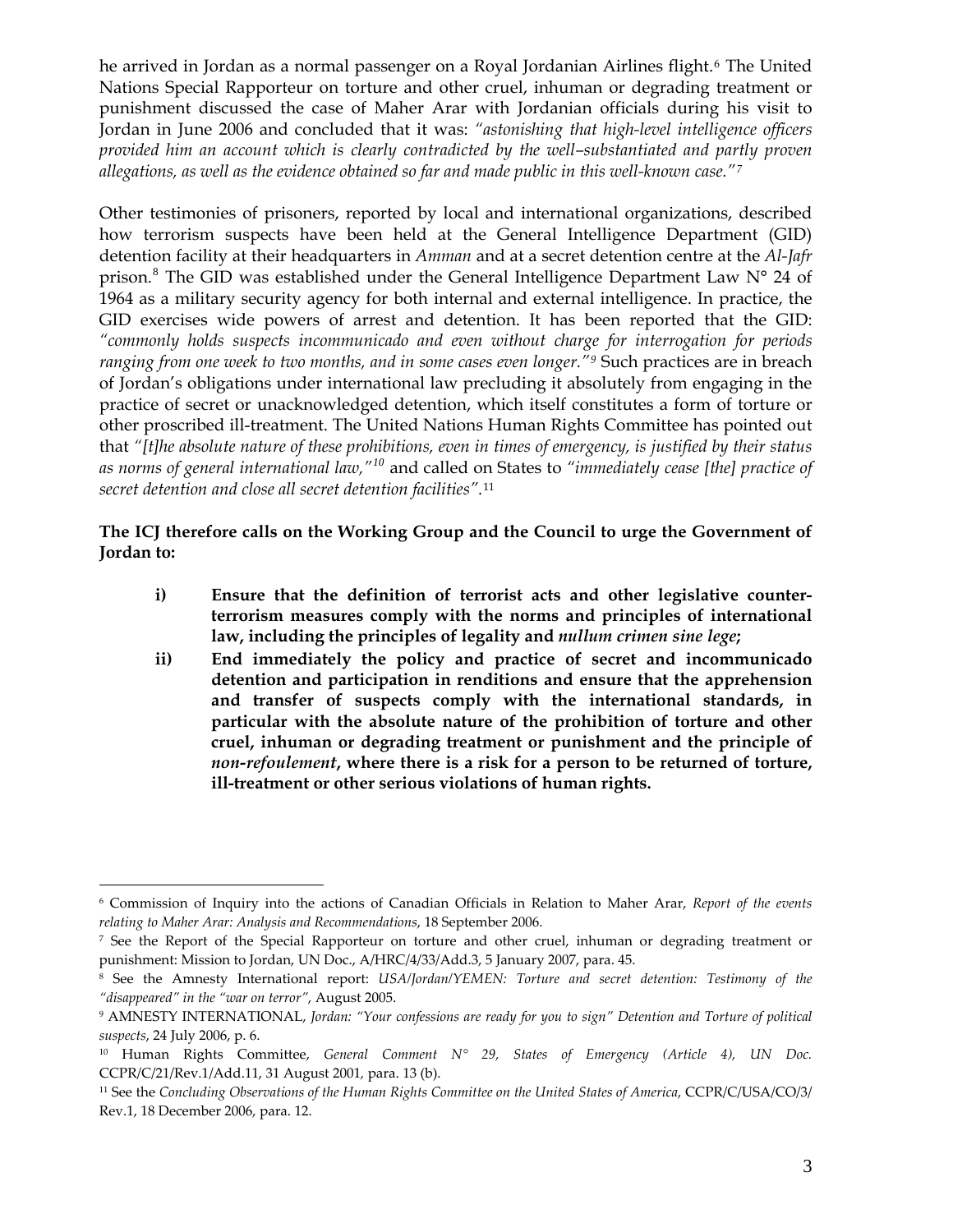## **2. Torture and other cruel, inhuman or degrading treatment or punishment**

There have been consistent and credible reports<sup>[12](#page-3-0)</sup> alleging that torture and other ill-treatment has been systematically used in Jordan's prisons and centres of detention. In particular, it is alleged that torture remains widespread in Jordan and in some places routine, namely in the GID, in order to extract "confessions" and obtain intelligence in pursuit of counter-terrorism and national security objectives, and within the Public Security Directorate's Criminal Investigations Department (CID), to extract "confessions" in the course of routine criminal investigations.

The ICJ regrets that during the mission to Jordan in 2006, the UN Special Rapporteur on torture "*was denied the right to speak to detainees in private during his visit to the General Intelligence Directorate (GID); and at the Public Security Directorate's Criminal Investigation Department (CID) in Abdali, central Amman, the authorities attempted to obstruct him and hide evidence.***"[13](#page-3-1)** Detainees in these two departments are often ill-treated and tortured during their interrogation and detention. Such allegations have been also supported by the last report of the UN Special Rapporteur on torture on the situation in Jordan that concludes that *"the practice of torture is widespread in Jordan, and in some places routine, namely the General Intelligence Directorate, the Public Security Directorate's Criminal Investigation Department, as well as Al-Jafr Correction and Rehabilitation Centre".[14](#page-3-2)* These practices breach Jordan's obligations under international law, including under the ICCPR (Article 7) and the Convention against Torture and Other Cruel, Inhuman or Degrading Treatment or Punishment. Under international law, the prohibition of torture is absolute and a peremptory norm from which no derogation is permitted (*jus cogens*). The Human Rights Committee reaffirmed that *"the absolute nature of the prohibition of torture, cruel, inhuman or degrading treatment […] in no circumstances can be derogated from. […]. No person, without any exception, even those suspected of presenting a danger to national security or the safety of any person, and even during a state of emergency, may be deported to a country where he/she runs the risk of being subjected to torture or cruel, inhuman or degrading treatment".[15](#page-3-3)*

The absence of a specific crime of torture in the domestic legislation, in accordance with Article 1 of the Convention against Torture and Other Cruel, Inhuman or Degrading Treatment or Punishment and the minor sanctions, which are not commensurate with the gravity of the offences, are a part of the problem.[16](#page-3-4) Furthermore, the prevalence of torture and impunity of its perpetrators has been compounded by maintaining a policy of incommunicado and secret detention; making the principle of presumption of innocence illusory through allowing as evidence in court "confessions" extracted through torture and

<http://www.amnestyusa.org/document.php?lang=e&id=ENGMDE160052006>**.**

<span id="page-3-0"></span><sup>12</sup> See the Human Rights Watch Report: *Suspicious Sweeps: the General Intelligence Department and Jordan's Rule of Law Problem*, 2006 http://hrw.org/reports/2006/jordan0906/, and the Amnesty International Report: *Jordan: "your*

*confessions are ready for you to sign", detention and torture of Political suspects*, 24 July 2006,

<span id="page-3-1"></span><sup>&</sup>lt;sup>13</sup> See the Report of the Special Rapporteur on torture and other cruel, inhuman or degrading treatment or punishment: *Mission to Jordan,* UN Doc., A/HRC/4/33/Add.3, 5 January 2007, para.6.

<span id="page-3-2"></span><sup>14</sup> Ibid, para. 64.

<span id="page-3-3"></span><sup>&</sup>lt;sup>15</sup> See the Human Rights Committee's Concluding Observations following the consideration of the fifth periodic report by Canada on the implementation of the International Covenant on Civil and Political Rights, CCPR/C/CAN/CO/5, 20 April 2006, para. 15.

<span id="page-3-4"></span><sup>&</sup>lt;sup>16</sup> See Article 208 of the Jordanian Penal Code, which is not in line with the definition of torture contained in article 1 of the Convention against Torture, as torture is not treated as a specific crime but rather as a misdemeanor, and is not subject to penalties appropriate to its gravity.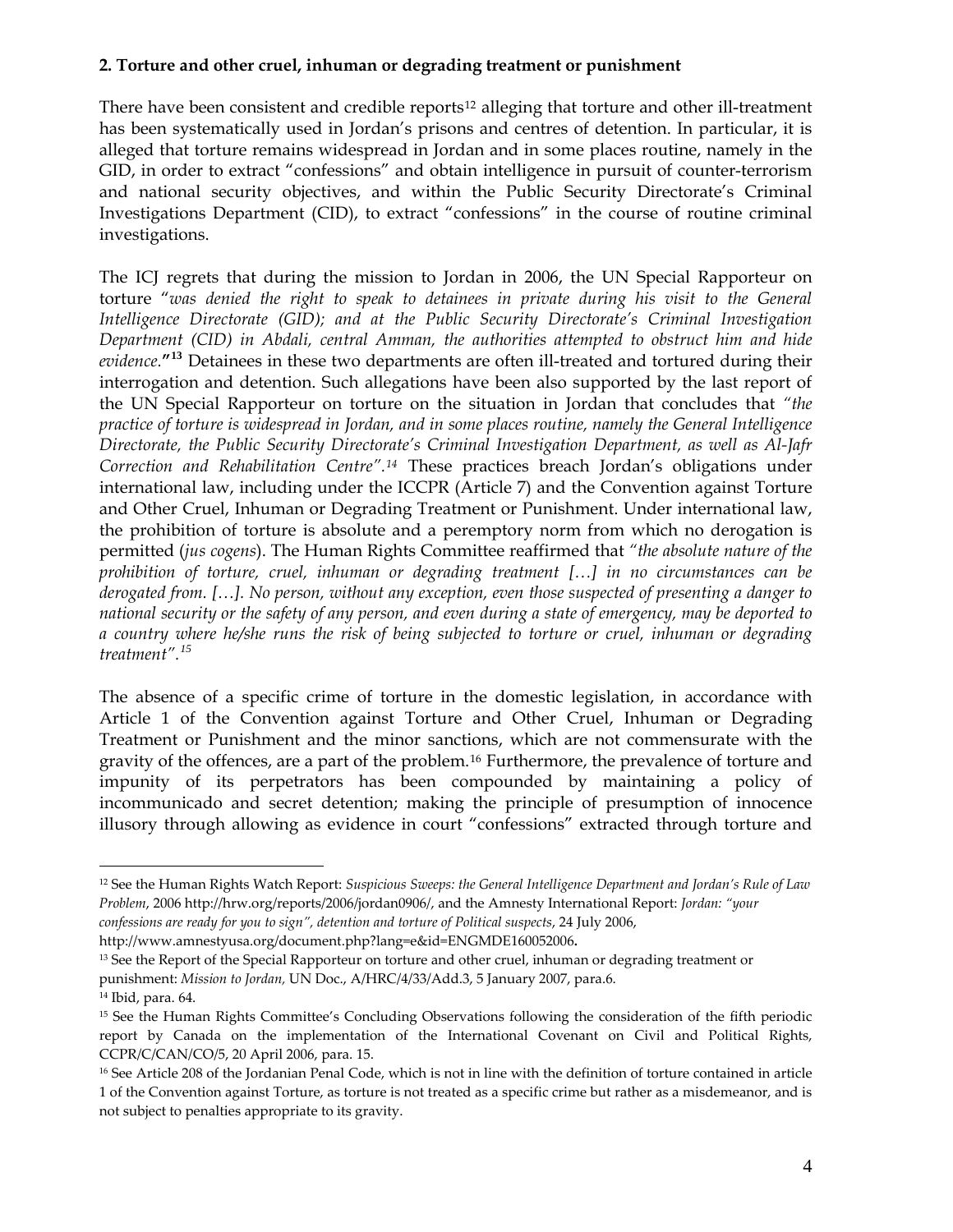other ill-treatment; and by institutionalizing the impunity of those responsible for carrying out such acts and failing to bring them to ordinary civilian courts.

**The ICJ therefore calls on the Working Group and the Council to urge the Government of Jordan to:** 

- **i) Bring the definition of torture in the Penal Code in accordance with Article 1 of the Convention against Torture, with penalties commensurate with the gravity of torture;**
- **ii) Investigate in a prompt, transparent and independent manner the allegations of torture and ill-treatment of convicted prisoners and detainees and bring to justice military and civilian state officials and law enforcement officers who carried out, ordered or acquiesced torture such practices.**

### **3. State Security and Other Special Courts**

 $\overline{a}$ 

The State Security Court (SSC) has been established as a special court under Article 99 and Article 100 of the Jordanian Constitution by the Law N° 17 of 1959 on the State Security Court.[17](#page-4-0) According to this law, the court comprises military and civilian judges, appointed by the Prime Minister on the recommendation of the Minister of Justice and the head of the Joint Chiefs of Staff. The latter appoints also a military officer to serve as Prosecutor. The SSC prosecutor's offices are physically located inside the central GID complex. The State Security Court has a broad range of competence, including jurisdiction over cases involving sedition, armed insurrection, financial crimes, drug trafficking, slandering the royal family, crimes involving the possession of weapons and explosives and conspiracy against state security. It is possible for the Prime Minister to transfer any case to the SSC and his decision cannot be appealed. Sentences issued by the State Security Court may be appealed to the Court of Cassation and the death sentences imposed by the SSC are automatically referred to it for review.

Concerns continue to be raised about the objective and reasonable justification for the existence of such special court, not only with regard to the principle of equality before the law and the courts, but also with regard to the courts' independence and impartiality. The Human Rights Committee has recently stressed that *"the trial of civilians in military or special courts may raise serious problems as far as the equitable, impartial and independent administration of justice is concerned."[18](#page-4-1)* The European Court of Human Rights and the Inter-American Commission on Human Rights have both said that military judges cannot be considered independent and impartial because they are part of the hierarchy of the army. [19](#page-4-2)

Only civilian courts using accepted procedures provide the necessary independence and impartiality to ensure that civilians are protected and that the security forces are accountable. Ordinary crimes, including those that amount to human rights violations committed by military and law enforcement officials, should be tried in ordinary civilian courts using established procedures in line with international standards. The UN Human Rights

<span id="page-4-0"></span><sup>&</sup>lt;sup>17</sup> See also article 97 of the Jordanian Constitution, which allows for the establishment of special courts.

<span id="page-4-1"></span><sup>18</sup> Human Rights Committee, General Comment No. 32, Right to equality before courts and tribunals and to a fair trial, UN Doc. CCPR/V/GC/2 (2007).

<span id="page-4-2"></span><sup>19</sup> European Court of Human Rights, see *Findlay v. The United Kingdom*, judgment of the European Court of Human Rights of 25 February 1997, Series 1997-I and *Incal v. Turkey*, judgment of 9 June 1998, Series 1998-IV. Re Inter-American system, see Annual Report of Inter-American Commission on Human Rights 1997, OAS document OEA/Ser.L/V/II.98, Doc. 6, Chapter VII, Recommendation No. 1.